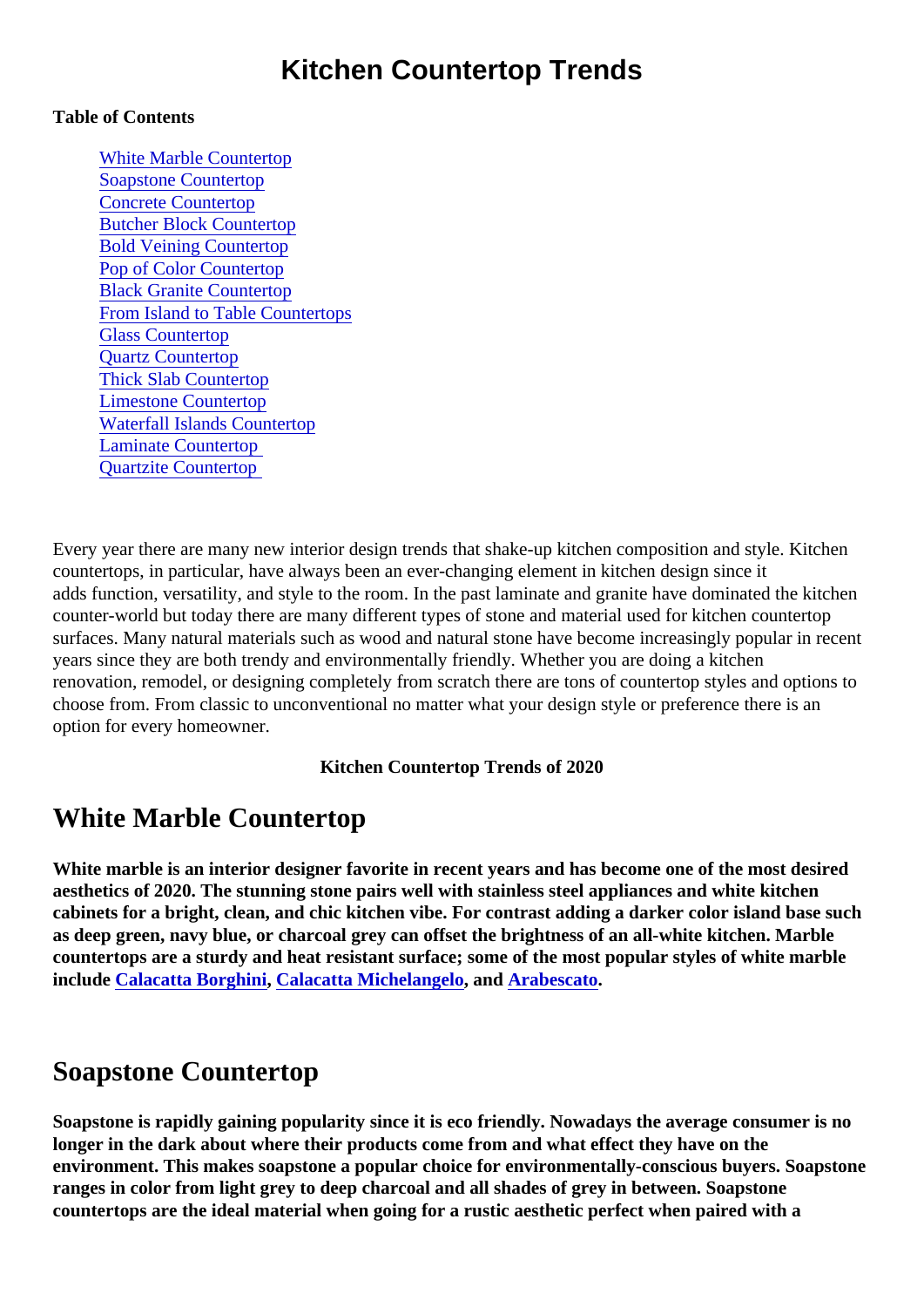## <span id="page-1-0"></span>Concrete Countertop

For a modern and industrial look, concrete countertops are the new and unlikely trend. Usually, when one thinks of concrete they think of the cold sidewalk but when done right concrete countertops can be a clever and chic addition to your kitchen. Contrary to popular belief gray is not the only color that concrete countertops come in; they can range from bright white to black in color.

#### Butcher Block Countertop

Wood butcher block countertops are back and better than ever. Butcher block countertops are a perfect way to add warmth to your kitchen. The wood countertop helps to break up all-white kitchens, bring warmth to a minimal style kitchen, or to add charm to a farmhouse style kitchen. Butcher block countertops are easy to maintain requiring occasional oiling. This look offers sleek simplicity to your kitchen.

### Bold Veining Countertop

Bold and dramatically veined countertops can make an ordinary kitchen seem extraordinary. Bold veining is a great way to keep your minimalistic design from becoming too minimal by adding a gorgeous design. Black and white kitchens are timeless and paired with open shelving and light wood accents to contrast the dark black veining, cabinets, and island giving it a chic and modern feel. Pictured below is breathtaking [Copacabana Granite.](https://marble.com/granite-countertops/copacabana/615)

### Pop of Color Countertop

In kitchens, typically the islands become the focal point of the room so adding a pop of color to your island countertop is a great way to liven up a monochromatic kitchen. You can bring life to a room by using nontraditional colored countertops in the home to make a statement.

### Black Granite Countertop

Granite countertops have been popular for years; dominating the kitchen counter space in the early 2000s neutral tones. Granite is not a fad of the past if done with a modern twist. Paired with white, black, or grey cabinetry black veiny granite can be the perfect fit to complete and light, classy, and elevated look in your kitchen. Pairing black granite with cherry wood and heavy browns will make your kitchen look outdated but taking on popular modern colors this color granite states timeless. Granite is a very durable surface, resistance to scratching, cracking, and chipping. Granite is also heat and stain-resistant. Pictured is Oscuro Mist granite paired perfectly with dark charcoal cabinets and stainless steel appliances for a chic and modern look.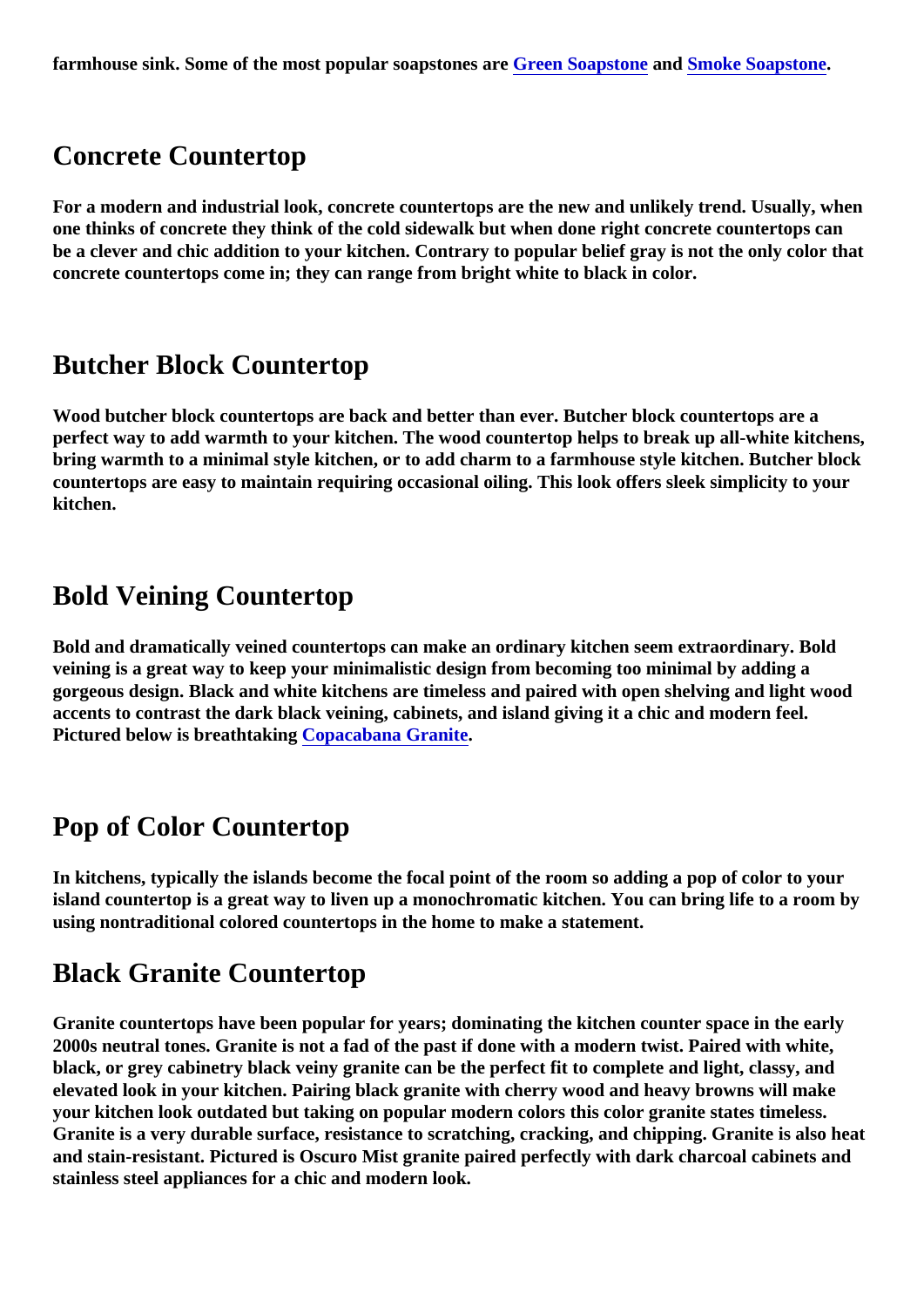## <span id="page-2-0"></span>From Island to Table Countertops

The island to table design is admired both for its beauty and functionality. Island to table countertops just make sense and are a beautiful centerpiece for the kitchen. This look brings the entire design of the kitchen together perfectly by creating fluidity between the countertop, island, and table. Instead of taking up precious space in your home for a dining area expand your island to a table making the center of the room a hub for interaction.

## Glass Countertop

Glass is a stunning alternative to natural stone options in the home. Not only is class affordable but also functional.Glass is an ideal material for a countertop since it is heat resistant, scratch-resistant, and very stylish. Glass is very diverse because there is a wide variety of colors available since glass can be infused with a color treatment, or left to be translucent.

## Quartz Countertop

Quartz is very popular for its durability, aesthetic, and low maintenance. Quartz has become a trending countertop material since the rise in all-white kitchen aesthetics. Quartz countertops never have to be sealed, unlike granite, marble, and other surfaces that require regular maintenance. Quartz is an engineered stone therefore patterns and veining are perfect. Quartz is so versatile and is the perfect stone to get the white marble look without breaking the bank. Some of the most popular quartz countertops ar[e Vena Statuario Bianco](https://marble.com/quartz-countertops/vena-statuario-bianco/1204), [Livorno Pental](https://marble.com/quartz-countertops/livorno-pental/1394), and [Statuario Pental](https://marble.com/marble-countertops/statuario/1071).

# Thick Slab Countertop

Thick slab countertops will make a strong design statement in your kitchen. This look will cost you a pretty penny since the thickness of stone countertops directly impact the price. Thick slab countertops give your kitchen luxurious and lavish vibes. This look is perfectly finished when paired with a farmhouse kitchen sink and classic stainless steel appliances.

### Limestone Countertop

When it comes to kitchen countertops, limestone is a beautiful and heat-resistant choice. Limestone is available in many different colors and shades. The look of limestone will give off a feeling of light and warmth in your space. Limestone countertops, much like any natural stone countertops, are a highquality option for your home. Here the off white beige limestone is paired with dark grey cabinets and the room comes alive with pops of color. The most popular limestone countertops aveleanos [Jerusalem Grey,](https://marble.com/limestone-countertops/jerusalem-grey/1038) and [Valverde Limestone.](https://marble.com/limestone-countertops/valverde/536)